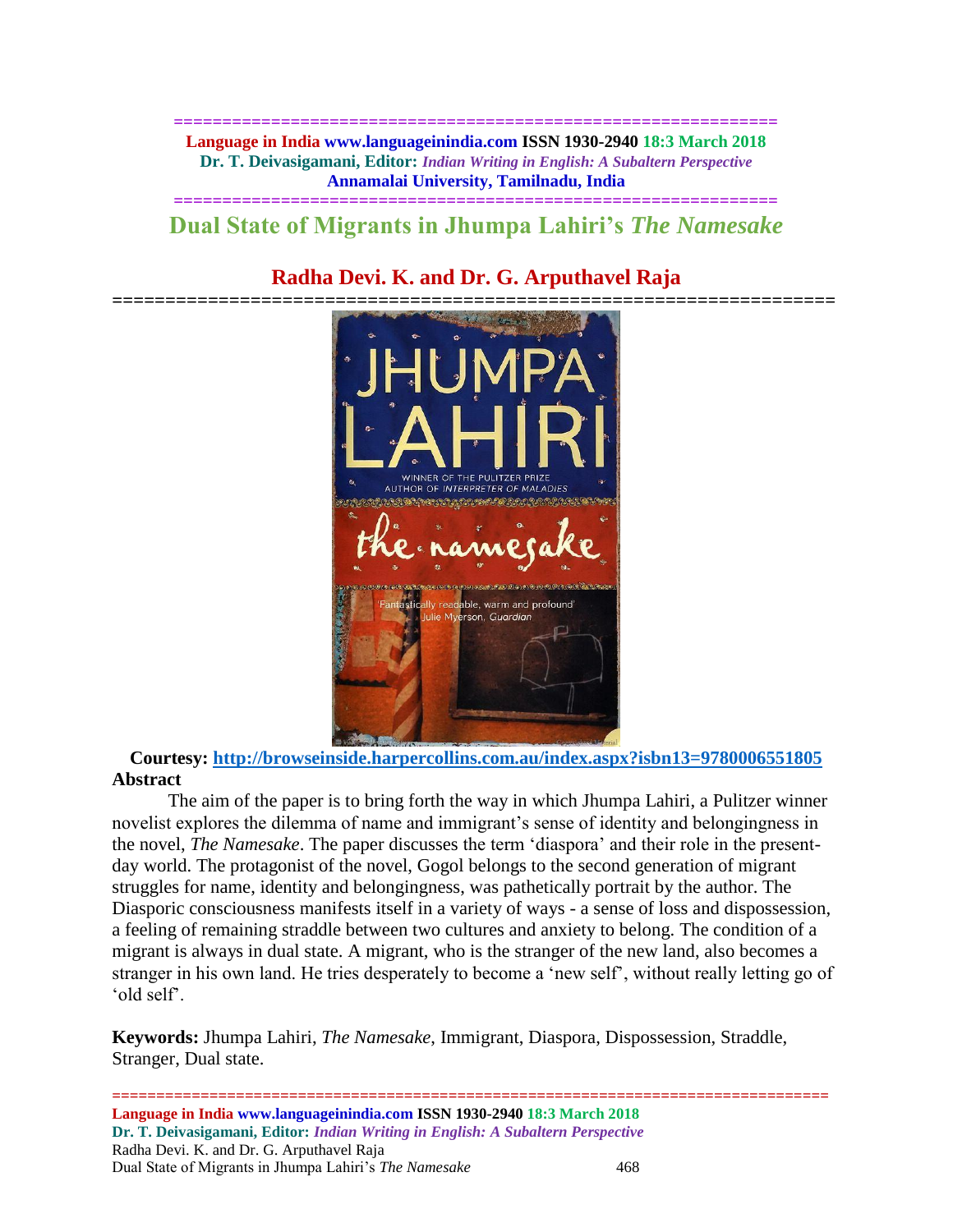#### **Introduction**

Diaspora originally refers to the Jewish dispersion from their homeland, but at present, any kind of exile from the homeland is called Diaspora. It disrupts the fix nature of roots with journeys along various roots and reinvention of identities. Indian writers can be grouped into two distinct classes. One class comprises those who have spent their life partly in their homeland and partly to other countries. The other class comprises those who have been bred since childhood outside India. The writers of the former group have a literal displacement, whereas, the latter group find themselves rootless. The second Diasporians face two cultures, two languages, two countries and remain suspended them. The sense of belonging of immigrant writers is worked out through retelling of the past in various ways (using the event but arranging in different manner). They experience the preoccupation with the past, the lost homeland and the loss of identity.

## **Indian Diaspora**

Indian Diaspora can be classified into two kinds - Forced migration and Voluntary migration or Modern Diaspora. Forced migration, people migrated from their own country to other country as a slave to accomplish their own basic livelihood. This was happened in preindependence India. In the case of Voluntary migration, people are eagerly migrated to other countries for their benefits such as professions and academic purposes, in particular to acquire the contemporary advanced technology and communication. Diaspora Literature comes under the second category. The members of a Diasporic community often link with the past migration history. Even the children of the migrant family are influenced by their past migration history. Homi Bhaba calls it 'a third space' in his 'The Location of Culture'. The Diasporians are nonresident natives of their homeland and resident-aliens of their current place of living. This shows the dual nature of the migrants.

## **Dual Nature of Diaspora**

The diasporic experience can serve as a form of transcultural critique, offering the possibility of reading one culture's space and time from the space and time of another. We can see the strategic value of 'doubleness' in terms of identity constructions and self-reinventions and also the concept of creolisation as a strategy for cultural resistance. Their sense of yearning for the homeland, a curious attachment of its traditions, religions and languages gives birth to Diasporas literature. There are two types of migration one is physical and another one is mental migration. The mental migration is a challenging one for the Diaspora community. The question of settling themselves in foreign countries remains unanswerable to any Diasporas unless they associate themselves with the two lands. Their mind swings back and forth to their homeland and the alienated settled foreign land. This induces their suffering and agony out of cultural change. These are expressed by the Diaspora in different genres of Literature. This kind of trauma was soothed by their nostalgia.

### **Theme of Exclusion**

The theme of exclusion is all-pervasive in literature. But the Diaspora literature particularly is replete with moods, moors and experiences caused by cultural exclusion of the expatriate community. Displaced and dislocated form the roots suffers from spatial, emotional and cultural dislocation revealed in various forms of 'cultural shock', 'cultural cringe' as well as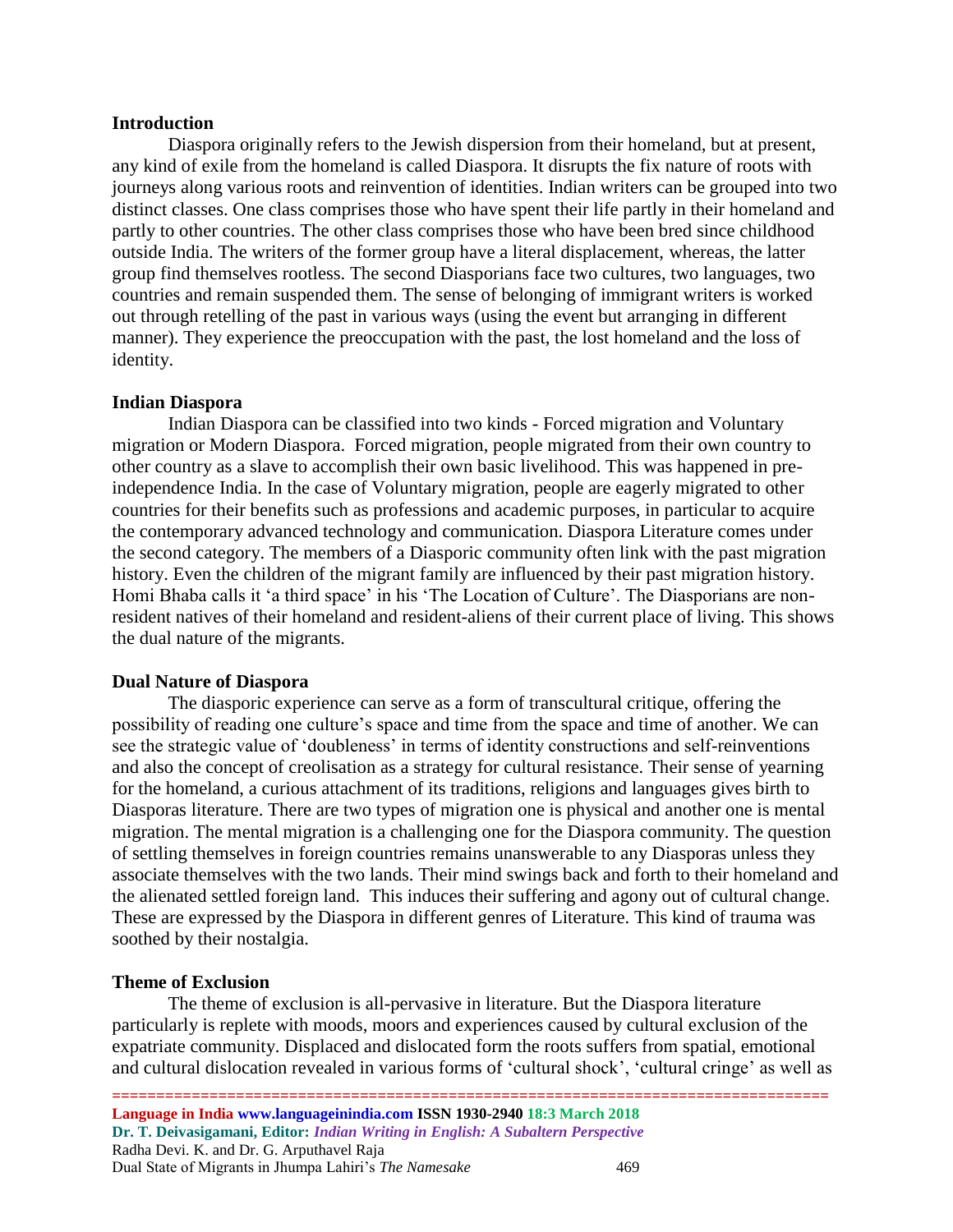'cultural hybridization'. The theme of cultural alienation and loss of identity that immigrant faces in making a new home in a foreign land receives evocative treatment in Jhumpa Lahiri's *The Namesake.* It stresses the need to cultivate the best of modernity by intermingling of the best in the East and the West. But, at last, the protagonist tries to bounce back to their own culture.

#### **Jhumpa Lahiri's** *The Namesake*

Jhumpa Lahiri, the representative of Indian Diaspora, born to Bengali parents in London and raised in Rhode Island. Lahiri is British by birth, American by citizenship and Indian by origin. As a representative of Indian Diaspora, she feels a strong sense of loss, displacement and homing desire. When she talks of India, she has a kind of intensive attachment for the country. She expressed these experiences in her works, through her characters. As a daughter of Indian American parents, Lahiri is always living in the shadows of two cultures. She was brought up in a traditional Indian American family; she shares her parent's sadness of loss and displacement in an exile life. Her writings are always concerned about such issues like belongingness, home and identity. Most of the Diaspora writings reveal certain features that are similar. There are most autobiographical with reference to the narration of self.

Jhumpa Lahiri's novel *The Namesake* illustrates the lives of both the First and Second generation Indian migrants in the USA. A sense of coming home in distant lands set the tone of Diaspora Literature. The recurrent theme in Lahiri's writing is the bitter-sweet experience of immigrant to America from India. Her characters are often caught in a cultural indeterminate state - excited about their new home but grieving the loss of their country of origin. Lahiri also belongs to the second generation of Indian Diaspora whose ongoing quest for identity never seems to end.

*The Namesake* depicts an imaginary homeland created by Indian American couple, Ashoke and Ashima after they moved to America from Calcutta. The imaginary homeland consists of dynamic community of Indian Americans who keep an interactive relationship with each other. The members in this community are Bengali professionals who moved to America as intellectuals. In the midst of white society, their community seems to be minor. So this makes them to feel a sense of dislocation and displacement. To escape from this sense, they often associate with each other by holding parties, celebrating traditional holidays and traveling together.

#### **Gogol**

In *The Namesake,* the protagonist, Gogol is the representative of the second generation of Indian Diaspora. His quest for identity never seems to end. The title *The Namesake* reflects the storm in the mind of Gogol goes through to identity with his unusual name. The novel centres around the couple and community of Bengali origin in the USA migrated for various reasons. Narrating the story of Ashoke and Ashima Ganguli, Lahiri focuses on the cultural dislocations of a family, immigrants from Calcutta who settle in Boston to study, work and raise a family. The novel moves quietly, eloquently across its central arc from the birth of a son to the death of a father.

#### **Dual Nature of Gogol's Mind**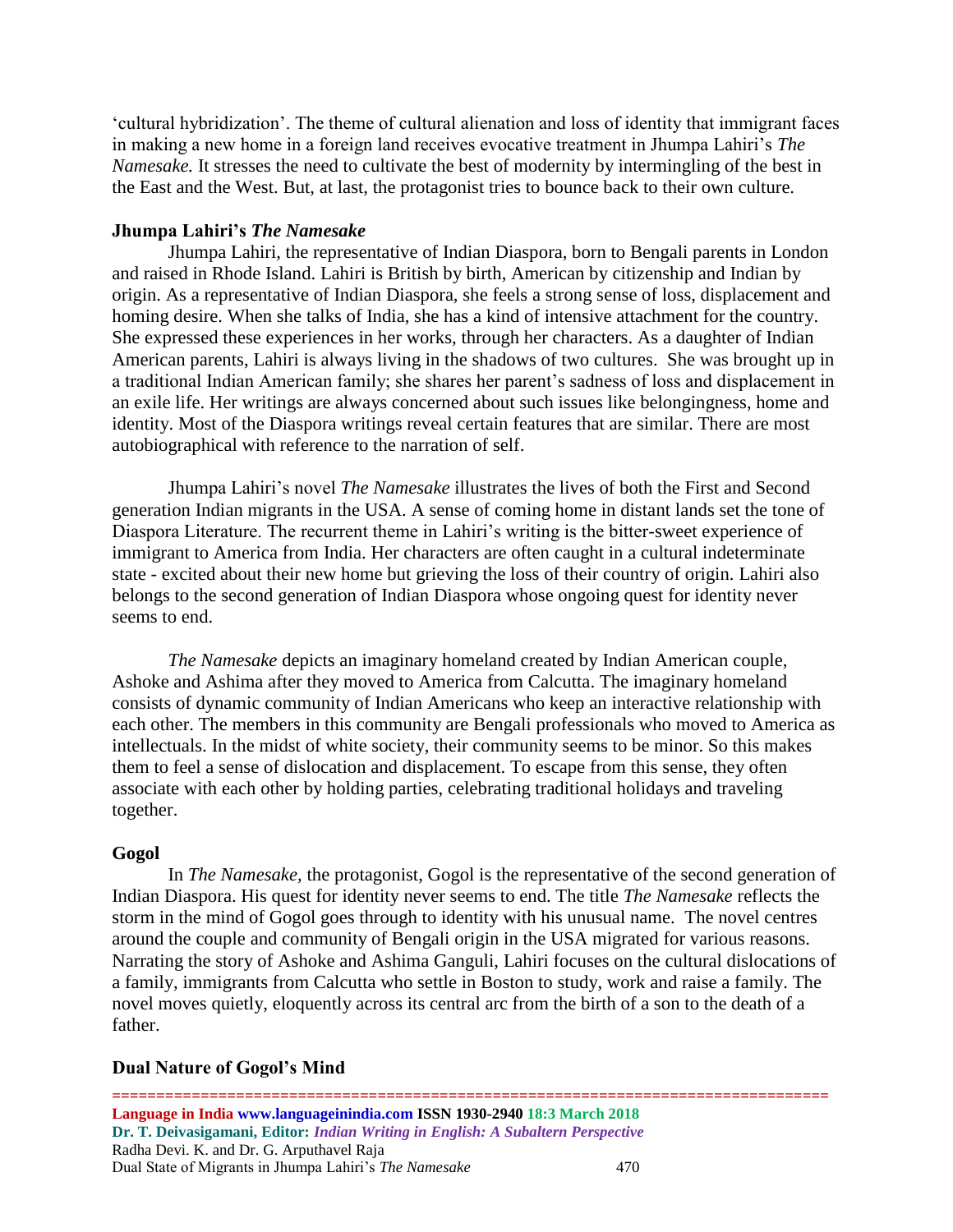The main concern of the novel is the name of the protagonist. He is the representative of the community without a name and misnamed as Gogol. The name itself represents that he is neither belongs to American nor belongs to an Indian. This shows symbolically the dual mindedness of the character. He struggles with a name, he is embarrassed by heritage either Indian or American, he is not sure of either. In order to get self-definition, he abandons the name Gogol and tries to become else. The question of identity becomes crucial when a person is culturally displaced and he cannot co-relate with any of the two worlds in which he is living. While experiencing identity confusion from a change of names, Gogol is nonetheless able to define his identity. Since Gogol is born after his father survives in a horrifying train accident, his father sees the Gogol as a pet name as a gesture of his rebirth. But Gogol does not understand the meaning of his name when he is young.

#### **Cultural Escapism**

As he grows up, he recognizes the uncommon nature of his name creates problem with his identity. He doesn't understand the emotional significance of his name. Gogol is a Russian name, he feels uncomfortable with the Russian name. It makes him to detach himself from his family members. Later on, he develops such a kind of resentment towards his name, so he decides to use his legal name, Nikhil, as an overcoat to escape from Indian culture. Although the new name brings him confidence, Gogol is always present inside him. Soon he feels a sense of dissatisfaction about avoiding his roots. "Without people in the world to call him Gogol, no matter how long he himself lives, Gogol Ganguli will, once and for all, vanish from the lips of loved once, and so, cease to exist… It provides no solace at all" (Lahiri, 289). All his effort pays back with confusion about who he truly is. He sees himself as Nikhil striving to be truly American, yet he fails to eradicate Gogol. By the end, he chooses to stick with Gogol is Indian identity. At last he realizes the hope behind Gogol is the meaningful fragment to define who he is.

#### **Immigrants Are in No Man's Land**

The Namesake is a perfect reference for Lahiri's story about the strangeness of the Indian immigrant experience in US. The child of immigrants begins in a kind of nowhere place. Gogol is not quite an American in part because he is not recognized as such by others. He desired to blend in American society but American not viewed as of theirs even though he is a native-born citizen. He tries to set a wall between past and present but this is not easy. He adopts the name 'Nikhil' is a part to live only in the present, but Gogol clings to him that he signs his old name unconsciously. He doesn't respond immediately while anyone calling his new name 'Nikhil'. Gogol struggles to carry the burden of two names. He experiences a feeling of being in-between like a person belongs to no man's land. The problem of Gogol's name symbolizes the dual nature of the Indian born American settled migrants.

When Ashima and Ashoke do their utmost to create Bengali ambience for Gogol and Sonia by arranging all Bengali get together, but the two as they grew in hybrid culture, they respond gingerly. This shows that Gogol is always sailing in two boats simultaneously, one with his Bengali speaking parents and living Bengali style and the other of American Indian.

#### **Conclusion**